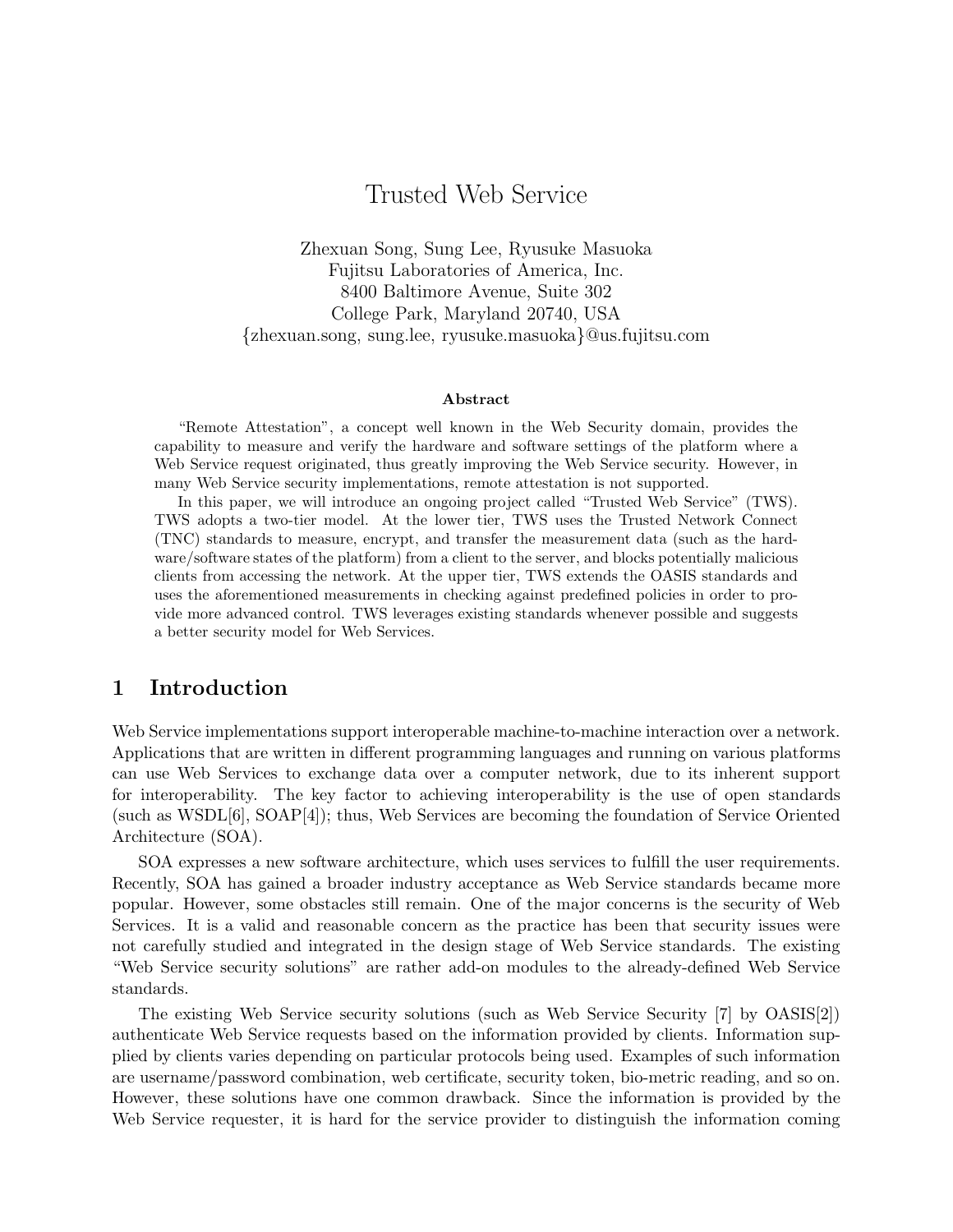from the "right" source vs. a malicious source. For instance, let us suppose a Web Service that requires client-side certificates to authenticate requests. If a hacker steals the certificate from a legal user's computer and starts to use it, he will receive the same level of service as the legal user would. The Web Service provider has very limited capabilities to identify and isolate the service requests coming from a compromised client.

Yoshihama, et. al. [9] have attempted to address this problem. They have identified an important factor that should be integrated in the authentication process: "Remote Attestation". Remote attestation provides the ability to measure and remotely verify the hardware and software components of the platform from which the Web Service request originated (remote in most cases). It establishes "trust" among distributed parties. Their solution is called "WS-Attestation", where remote attestation is accomplished using Trusted Platform Module (TPM) technology.

While it is important to remotely measure and verify the integrity of hardware and software components of the Web Service requester, their solution would be insufficient in two points. First, some of their work is overlapping with existing TCG [5] standards, or more specifically, Trusted Network Connect (TNC) standards. As TNC standards have been designed to be interoperable and comparable with existing solutions, they are more likely be adopted by companies and vendors. Second, in their WS-attestation proposal, all attestation validation happens at the Web Service layer, which inevitably degrades the performance of the Web Service and eventually leads to scalability issues.

In this paper, we introduce the Trusted Web Service (TWS). Our design principle is to utilize existing standards whenever appropriate and not to re-invent the wheel. We realized that TNC offers a good infrastructure for creating secure network connections based on measurement metrics collected on the client's platform. Since the validation occurs at the network layer, it will not affect the performance of applications built on top of it, such as Web Services. On top of the TNC layer, we deploy Web Service and OASIS security suites (see Section 2.1 for details). Please note that the metrics collected on client's platform and used at the TNC layer are also available to the Web Service. This makes it possible to define advanced policies at the Web Service layer. TWS is simple and mostly based on existing open standards; therefore, it is more likely to be accepted.

The paper is organized as follows. In Section 2, we will give a brief introduction of related work, namely OASIS suites and TNC. Then, in Section 3, we outline the architecture and the workflow of TWS. One application scenario is discussed in Section 4; the last section concludes the work.

### **2 Related Work**

In this section, we will introduce two major components that are involved in TWS.

#### **2.1 OASIS Suite**

OASIS (Organization for the Advancement of Structured Information Standards) security committee develops a set of security standards for Web Services, including WS-Security [7], XACML [8], SAML [3], and so on.

WS-Security extends SOAP with a general-purpose mechanism to associate security information with SOAP message content. It also suggests a framework that encodes binary security tokens and includes encrypted keys. SAML is an XML-based language for creating and exchanging user authentication, entitlement, and attribute information between a client and the server. XACML is another XML-based language for defining and evaluating access control policies (mainly used on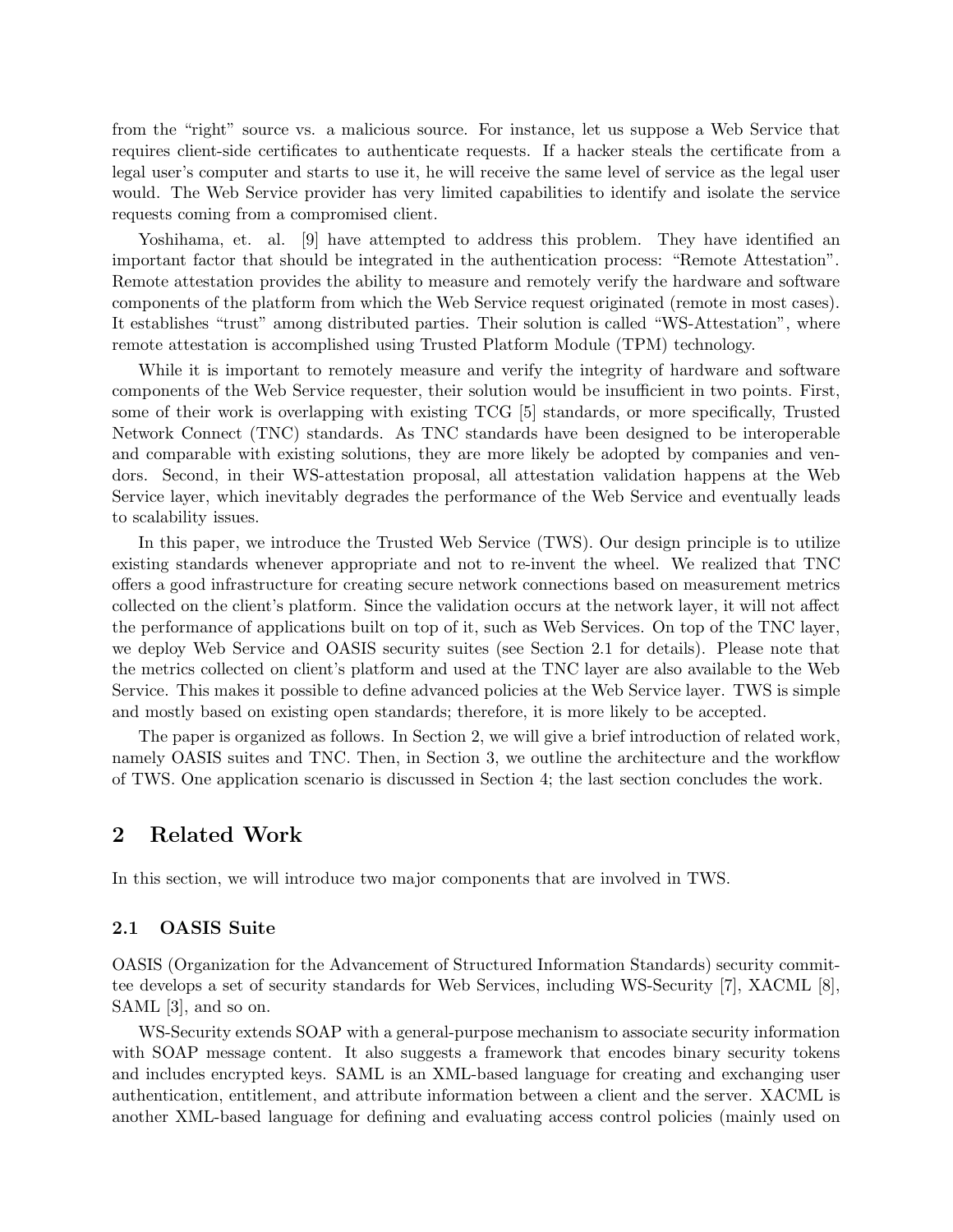the server side). The suite (WS-Security, SAML and XACML), along with other OASIS standards covers the complete workflow of the Web Service invocation process.

As we discussed before, the missing part in the OASIS suite is remote attestation. The information that the server requires is mainly provided by a client. Thus, the Web Service server has no confidence on whether the request is from the authenticated user or from someone who has stolen the legal user's identity. Furthermore, if the malicious software is installed on the user's computing platform without permission, the OASIS suite can not detect the potential security hole and prevent the attack.

Therefore, we believe that remote attestation must be included into the system to better protect the integrity of both the client and the Web Service server.

#### **2.2 TNC**

Trusted Network Connect (TNC), an initiative of TCG, addresses and attempts to provide network access control that meets security requirements through open-source, non-proprietary standards. In order to ensure interoperability and compatibility with the existing network infrastructure, the TNC architecture is designed to utilize existing industry standards and protocols such as Extensible Authentication Protocol, Transport Layer Security, and RADIUS. The TNC architecture supports commonly used access mechanisms such as VPN, SSL, dial-up remote access and other networking technologies including wired and wireless networks and 802.1x infrastructure.



Figure 1: TNC Architecture: This diagram is based on the TNC Architecture Specification

There are three entities in the TNC architecture (Figure 1): an Access Requester (AR), a Policy Enforcement Point (PEP), and a Policy Decision Point (PDP). When an AR makes an attempt to access a protected network behind PEP, the access request is passed through an integrity evaluation process in order to determine what level of access should be granted, if any. Based on the measurements collected at the AR and the policy configuration, the PDP makes a decision. The PEP, usually a network access device such as a switch or wireless access point, enforces the decision made by PDP by granting the appropriate access to the AR. The TNC architecture allows for an option to include platform measures such as Platform Configuration Register (PCR) values from Trusted Platform Module (TPM) of the AR.

We believe that TNC standards offer a network access control solution with interoperability and compatibility with existing networking infrastructure and they will be easily adopted by many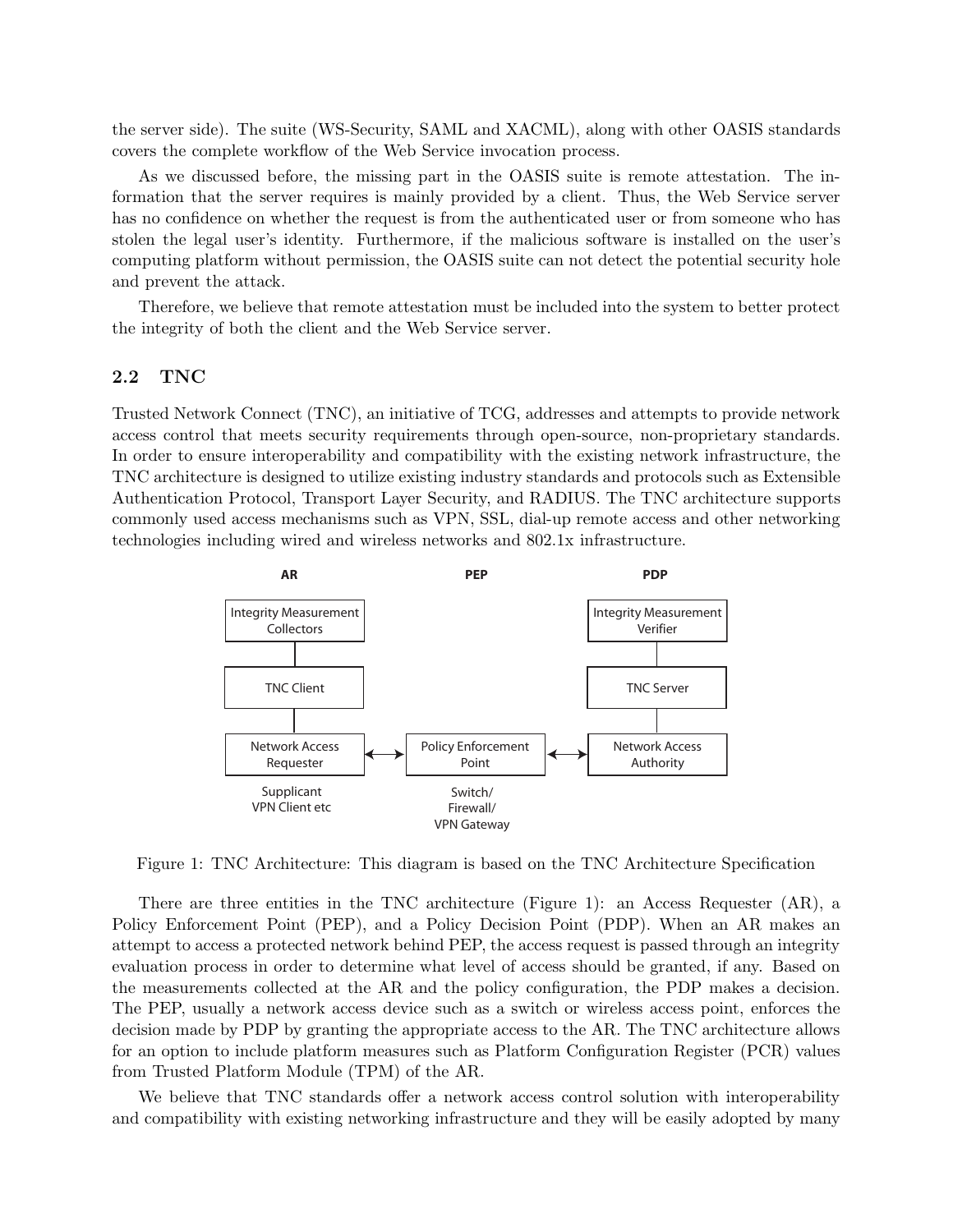networking vendors.

## **3 Trusted Web Service (TWS)**

This section is an outline of Trusted Web Service (TWS). The architecture of TWS is depicted in Figure 2.



Figure 2: Trusted Web Service architecture

TWS architecture includes two layers. The lower layer is the "TNC Layer" and the upper layer is the "Web Service Layer". The TNC layer implements the Trusted Computing TNC standards. The TNC client could be an 802.1x user, a VPN client, or a Web browser initiating SSL connections. When a client from an unprotected network attempts to access resources in a protected network, it must go through an "Integrity Check Handshake" process. The TNC PEP consults the TNC PDP to determine what level of access should be granted, if any. Integrity measurements collected at the TNC client are passed to and verified at the TNC PDP to grant access based on previously configured policies.

The Web Service layer implements Web Service standards (such as SOAP) and OASIS suites. On the server side, the "Web Service PEP" assigns each Web Service request an "action level". Two action levels (accept / reject) are mandatory, but more levels in-between are also possible. The Web Service PEP is supported by the "Web Service PDP" (policy engine). Web Service PDP stores a set of polices defined in advance and makes decisions based on these policies. While defining a policy, both the user's identity and the attestation measurements are considered. One policy example is "the request is rejected (action level = reject) if no anti-spyware is detected in the requester's platform". We expect to use XACML to define these policies.

We separate the Web Service PEP from the TNC PEP for two reasons. First, the TNC PEP is the enforcement point for all network access, while the Web Service PEP is specifically targeted to each Web Service. Within the same network, multiple Web Services might be provided. If all decisions are made at the TNC PEP, the policies that are involved in each Web Service have to be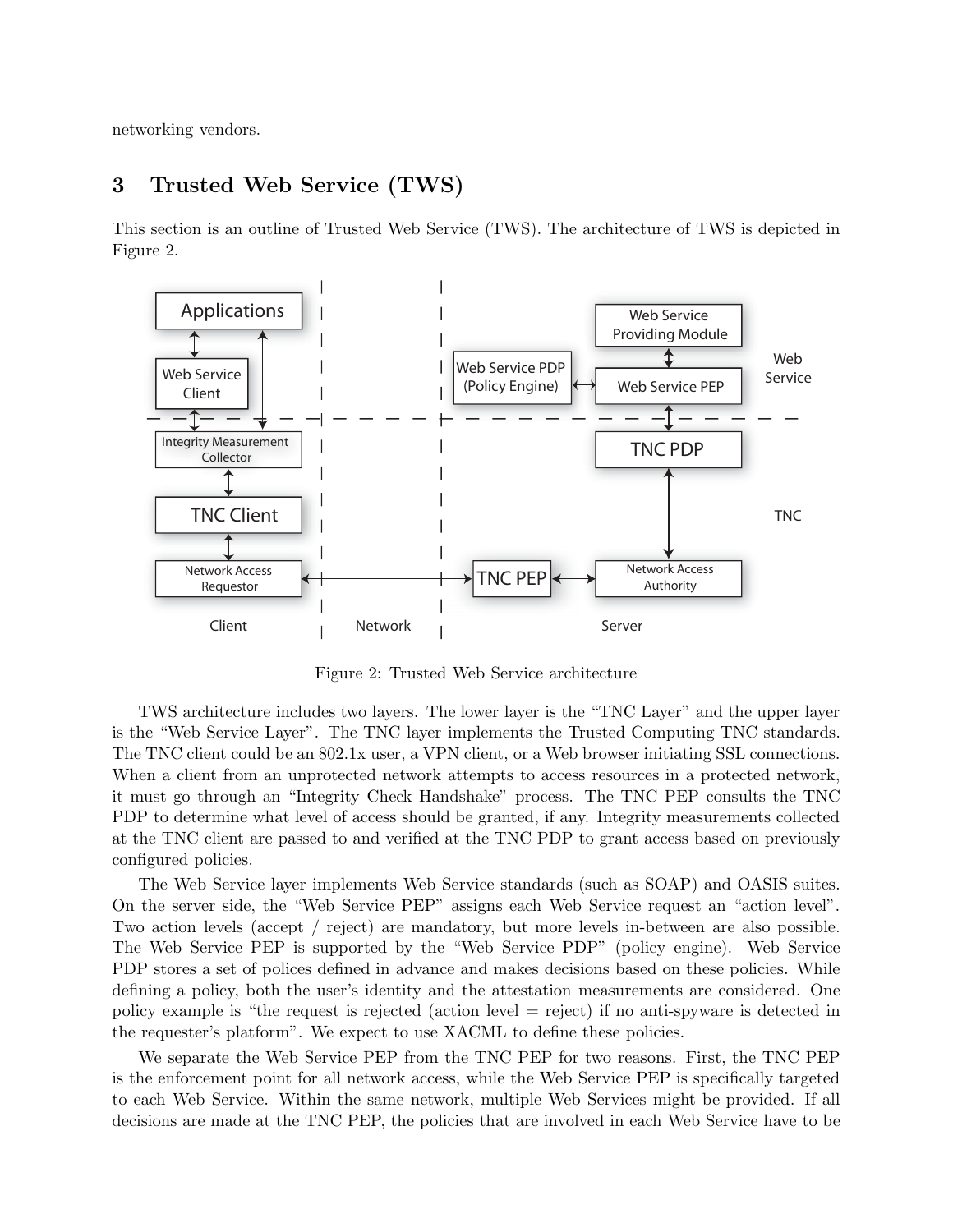put together, which complicates the system and deteriorates the performance. Second, for different Web Services contradictory rules might be defined and it would be hard to configure a TNC PEP that enforces all these rules. In general, we strongly believe that the TNC PEP should enforce rules that are only related to network access, and advanced Web Service related rules should be defined and imposed by each Web Service PEP.

The typical work flow is as follows. The access to Web Services will be determined in two phases. During the first phase, the requester goes through a typical TNC integrity check handshake process in order to gain access to the protected network. Starting from a client, applications or Web Service clients issue a Web Service request. At the end of the request, the Integrity measurement collector attaches the measurement optionally sealed and sent with related PCR values. The measurement is checked and the TNC PEP accepts/rejects/isolates the request based on the rules defined in the TNC PDP.

Once the general network access is granted following the TNC standards, the Web Service request, along with measurements used by the TNC components, is given to the Web Service server. Within the server, the Web Service PDP will check the request along with the measurements and determine the action level. Based on the action level, the Web Service PEP will either send an "access denied" exception, or transfer the request to the Web Service Providing Module along with the calculated action level. Once the access control process is done, the remaining interactions are just like what we have today.

We are in the process of building a TNC test bed, which includes all TNC modules, comprised of products from different vendors and open source components. In parallel with this effort, we are studying the OASIS suites. Our main focus is to understand how to extend the OASIS standards and allow platform attestation data to be included in messages. Finally, we plan to implement the complete TWS workflow and apply the idea into real-life applications. One possible application domain is discussed in the next section.

## **4 Application**

A medical record retrieval system is a possible candidate for this technology. According to the HIPAA (Health Insurance Portability and Accountability Act), health and medical information is private and should be protected; US federal laws give patients rights over their own health information while setting rules and limitations on how others can access it. The information can only be shared for the purpose of treatment, health care, and care coordination [1]. The benefits of having electronic medical records systems have been acknowledged for some time. However, stringent requirements and regulations such as HIPAA prevented electronic medical records systems from being widely used. As a Web Service that provides medical records, these requirements must also be met.

We use an example to explain the requirements. Suppose a patient grants a dentist the permission to retrieve her health report for treatment purpose. She agrees to the following: 1) the dentist can retrieve her information only in the office from a registered machine and the latest version of anti-spyware must be installed in order to prevent possible information leak. 2) the dentist may only retrieve her general information and dental records; any other sensitive data, such as her psychiatric evaluation report, should not be available to the dentist.

TWS is the best technology for this kind of applications. While the doctor is requesting the medical information of a patient, the doctor's computing platform measurement is collected. At the TNC layer, the basic checks are performed, such as whether the platform is registered beforehand